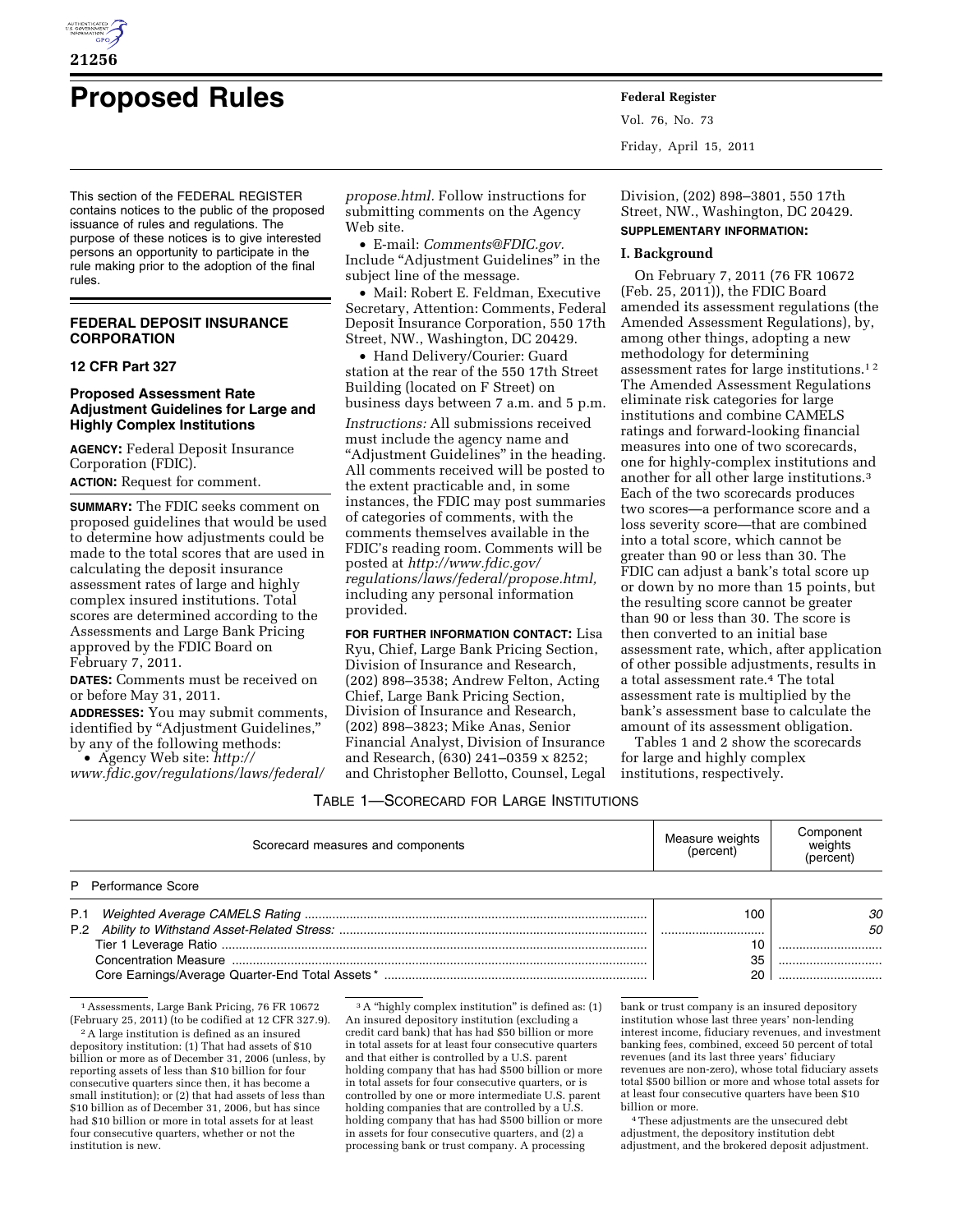# TABLE 1—SCORECARD FOR LARGE INSTITUTIONS—Continued

| Scorecard measures and components | Measure weights<br>(percent) | Component<br>weights<br>percent |
|-----------------------------------|------------------------------|---------------------------------|
|                                   | 35<br>60                     | <br>                            |
| L Loss Severity Score             |                              |                                 |
|                                   |                              | 100                             |

\* Average of five quarter-end total assets (most recent and four prior quarters).

## TABLE 2—SCORECARD FOR HIGHLY COMPLEX INSTITUTIONS

| Measures and components      | Measure weights<br>(percent)     | Component<br>weights (percent) |  |
|------------------------------|----------------------------------|--------------------------------|--|
| Performance Score            |                                  |                                |  |
| P.1<br>L Loss Severity Score | 100<br>35<br>35<br>l<br>5С<br>30 | <br><br><br><br>               |  |
|                              |                                  | 10C                            |  |

\* Average of five quarter-end total assets (most recent and four prior quarters).

Scorecard measures (other than the weighted average CAMELS rating) are converted to scores between 0 and 100 based on minimum and maximum cutoff values for each measure. A score of 100 reflects the highest risk and a score of 0 reflects the lowest risk. A value reflecting lower risk than the cutoff value receives a score of 0 and a value reflecting higher risk than the cutoff value receives a score of 100. A risk measure value between the minimum and maximum cutoff values converts linearly to a score between 0 and 100, which is rounded to 3 decimal points. The weighted average CAMELS rating is converted to a score between 25 and 100, where 100 reflects the highest risk and 25 reflects the lowest risk.

In most cases, the total score produced by the applicable scorecard will correctly reflect an institution's overall risk relative to other large institutions; however, the scorecard includes assumptions that may not be appropriate for all institutions. Therefore, the FDIC believes that it is important that it have the ability to consider idiosyncratic or other relevant risk factors that are not adequately captured in the scorecards and make appropriate adjustments to an

institution's total score. The Amended Assessment Regulations state that, after consultation with an institution's primary Federal regulator, the FDIC may make a limited adjustment to an institution's total score based upon risks that are not adequately captured in the scorecard. The Amended Assessment Regulations provide that no new adjustments will be made until new guidelines have been published for comment and approved by the FDIC's Board of Directors.5

The proposed guidelines describe the process the FDIC would follow to determine whether to make an adjustment and to determine the size of any adjustment. This request for comments also outlines the process the FDIC would use when notifying an institution regarding an adjustment.

These proposed guidelines would supersede the large bank pricing adjustment guidelines published by the FDIC on May 14, 2007 (the 2007

Guidelines).6 The 2007 Guidelines outline the adjustment process for the large bank assessment system then in effect. The Amended Assessment Regulations include scorecards that explicitly incorporate some of the risks that were previously captured primarily through large bank adjustments. The proposed guidelines take these changes into account; however, the processes for communicating with affected institutions and implementing adjustments once determined remain largely unchanged from the 2007 Guidelines, except that the FDIC is now explicitly allowing institutions to request a large bank adjustment.

The FDIC seeks comments on the proposed guidelines and the procedures for making an adjustment to an institution's score. Although the FDIC has in this instance chosen to publish the proposed guidelines and solicit comment from the industry, notice and comment are not required and need not be employed to make future changes to the guidelines.

<sup>5</sup>The Amended Assessment Regulations also require that the FDIC publish aggregate statistics on adjustments each quarter once the guidelines are adopted. 76 FR 10699.

<sup>6</sup>Assessment Rate Adjustment Guidelines for Large Institutions and Insured Foreign Branches in Risk Category I, 72 FR 27122 (May 14, 2007).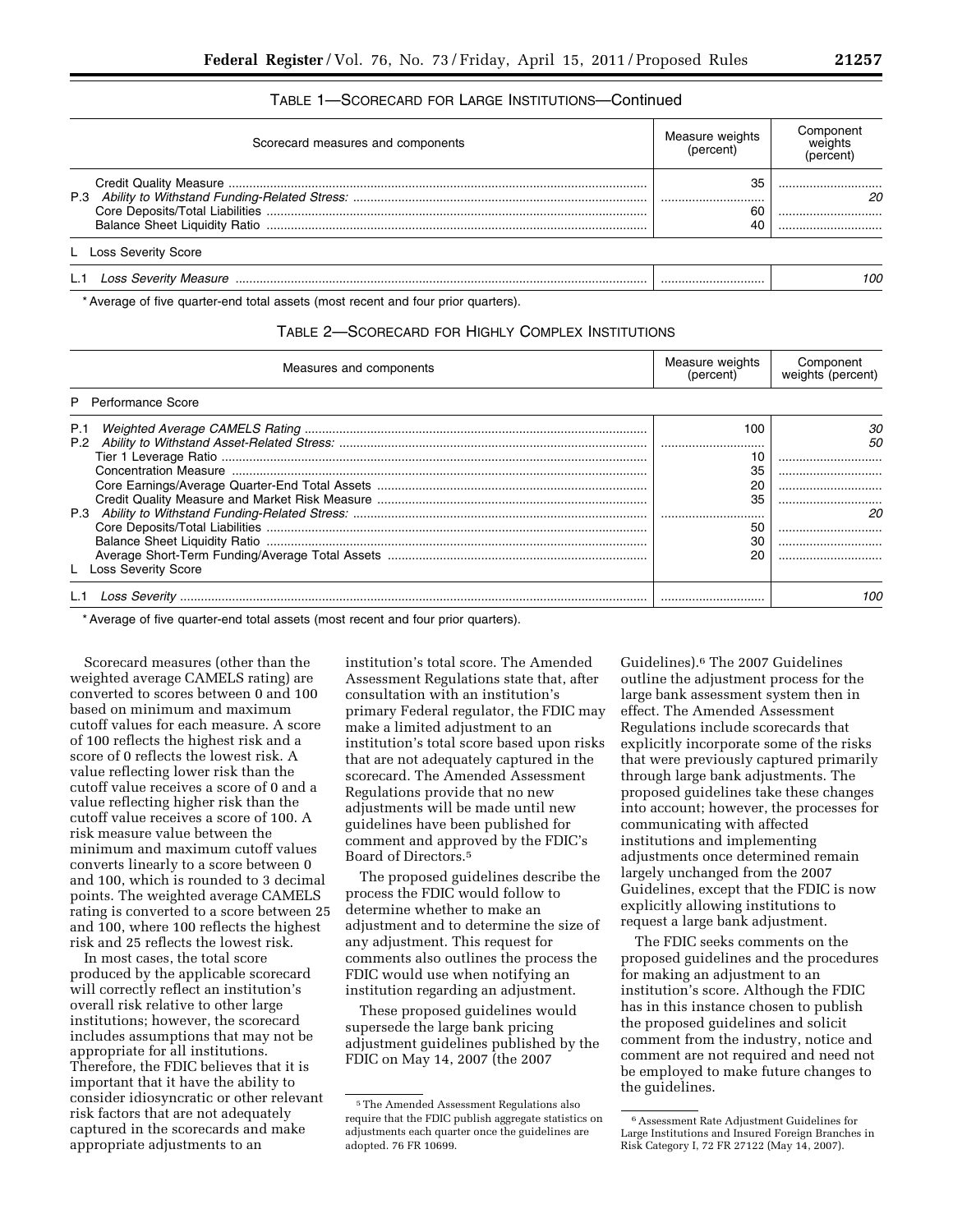## **II. Overview of Proposed Guidelines on Large Bank Adjustment**

The proposed large bank adjustment process would be based on a set of guidelines designed to ensure that the adjustment process is fair and transparent and that any decision to adjust a score is well supported. The following general guidelines would govern the adjustment process, which is described in greater detail below.

#### *Analytical Guidelines*

• The FDIC would focus on identifying institutions for which a combination of risk measures and other information suggests either materially higher or lower risk than their total scores indicate. The FDIC would consider all available material information relating to the likelihood of failure or loss severity in the event of failure.

• The FDIC would primarily consider two types of information in determining whether to make a large bank adjustment: A scorecard ratio or measure that exceeds the maximum cutoff value for a ratio or measure or is less than the minimum cutoff value for a ratio or measure along with the degree to which the ratio or measure differs from the cutoff value (scorecard measure outliers); or information not directly captured in the scorecard, including complementary quantitative risk measures and qualitative risk considerations.

• If an institution has one or more scorecard measure outliers, the FDIC would conduct further analysis to determine whether underlying scorecard ratios are materially higher or lower than the established cutoffs for a given scorecard measure and whether other mitigating or supporting information exists.

• The FDIC would use complementary quantitative risk measures to determine whether a given scorecard measure is an appropriate measure for a particular institution.

• When qualitative risk considerations materially affect the FDIC's view of an institution's probability of failure or loss given failure, these considerations could be the primary factor supporting the adjustment. Qualitative risk considerations include, but are not limited to, underwriting practices related to material concentrations, risk management practices, strategic risk, the use and management of government support programs, and factors affecting loss severity.

• Specific risk measures would vary in importance for different types of

institutions. In some cases, a single risk factor or indicator may support an adjustment if the factor suggests a significantly higher or lower likelihood of failure, or loss given failure, than the total score reflects.

• To the extent possible in comparing risk measures, the FDIC would consider the performance of similar institutions, taking into account that variations in risk measures exist among institutions with substantially different business models.

• Adjustments would be made only if the comprehensive analysis of an institution's risk, generally based on the two types of information listed above, and the institution's relative risk ranking warrant a meaningful adjustment of the institution's total score (generally, an adjustment of five points or more).

#### *Procedural Guidelines*

The processes for communicating with affected institutions and implementing adjustments once determined would remain largely unchanged by this proposal, except that the FDIC would now explicitly allow institutions to request an adjustment.

• The FDIC would consult with an institution's primary Federal regulator and appropriate state banking supervisor before making any decision to adjust an institution's total score (and before removing a previously implemented adjustment).

• The FDIC would give institutions advance notice of any decision to make an upward adjustment to a total score, or to remove a previously implemented downward adjustment. The notice would include the reasons for the proposed adjustment or removal, the size of the proposed adjustment or removal, specify when the adjustment or removal would take effect, and provide institutions with up to 60 days to respond.

• The FDIC would re-evaluate the need for total score adjustments on a quarterly basis.

• Institutions could make written request to the FDIC for an adjustment, but must support the request with evidence of a material risk or riskmitigating factor that is not adequately accounted for in the scorecard.

• An institution could request review of or appeal an upward adjustment, the magnitude of an upward adjustment, removal of a previously implemented downward adjustment or an increase in a previously implemented upward adjustment pursuant to 12 CFR 327.4(c). An institution could similarly request review of or appeal a decision not to

apply an adjustment following a request by the institution for an adjustment.

## **III. The Assessment Rate Adjustment Process**

## *A. Identifying the Need for an Adjustment*

The FDIC believes that any adjustment should improve the rank ordering of institutions according to risk. Institutions with similar risk profiles should have similar total scores and corresponding initial assessment rates, and institutions with higher or lower risk profiles should have higher or lower total scores and initial assessment rates, respectively. The FDIC would evaluate scorecard results each quarter to identify institutions with a score that is clearly too high or too low when considered in light of risks or riskmitigating factors that are inadequately accounted for by the scorecard. Some examples of these types of risks and risk-mitigating factors include considerations for purchased credit impaired (PCI) loans, accounting rule changes such as FAS 166/167, credit underwriting and credit administration practices, collateral and other risk mitigants, including the materiality of guarantees and franchise value. Commenters on the proposed large bank pricing rule published on November 9, 2010 (the Large Bank NPR) 7 suggested that these factors be considered in determining an institution's assessment rate. As discussed in the preamble to the Final Rule on Assessments and Large Bank Pricing approved by the FDIC Board in February 2011, the FDIC stated that it would consider these factors in the large bank assessment rate adjustments.8

In addition to considering an institution's relative risk ranking among all large institutions, the FDIC would consider how an institution compares to similar institutions. The comparison would allow the FDIC to account for variations in risk measures that may exist among institutions with differing business models. For purposes of the comparison, the FDIC would, where appropriate, assign an institution to a peer group. The proposed peer groups are:

*Processing Banks and Trust Companies:* Large institutions whose last three years' non-lending interest income, fiduciary revenues, and investment banking fees, combined, exceed 50 percent of total revenues (and its last three years' fiduciary revenues

<sup>7</sup> 75 FR 72612 (Nov. 24, 2010).

<sup>8</sup> 76 FR 10672 (Feb. 25, 2011).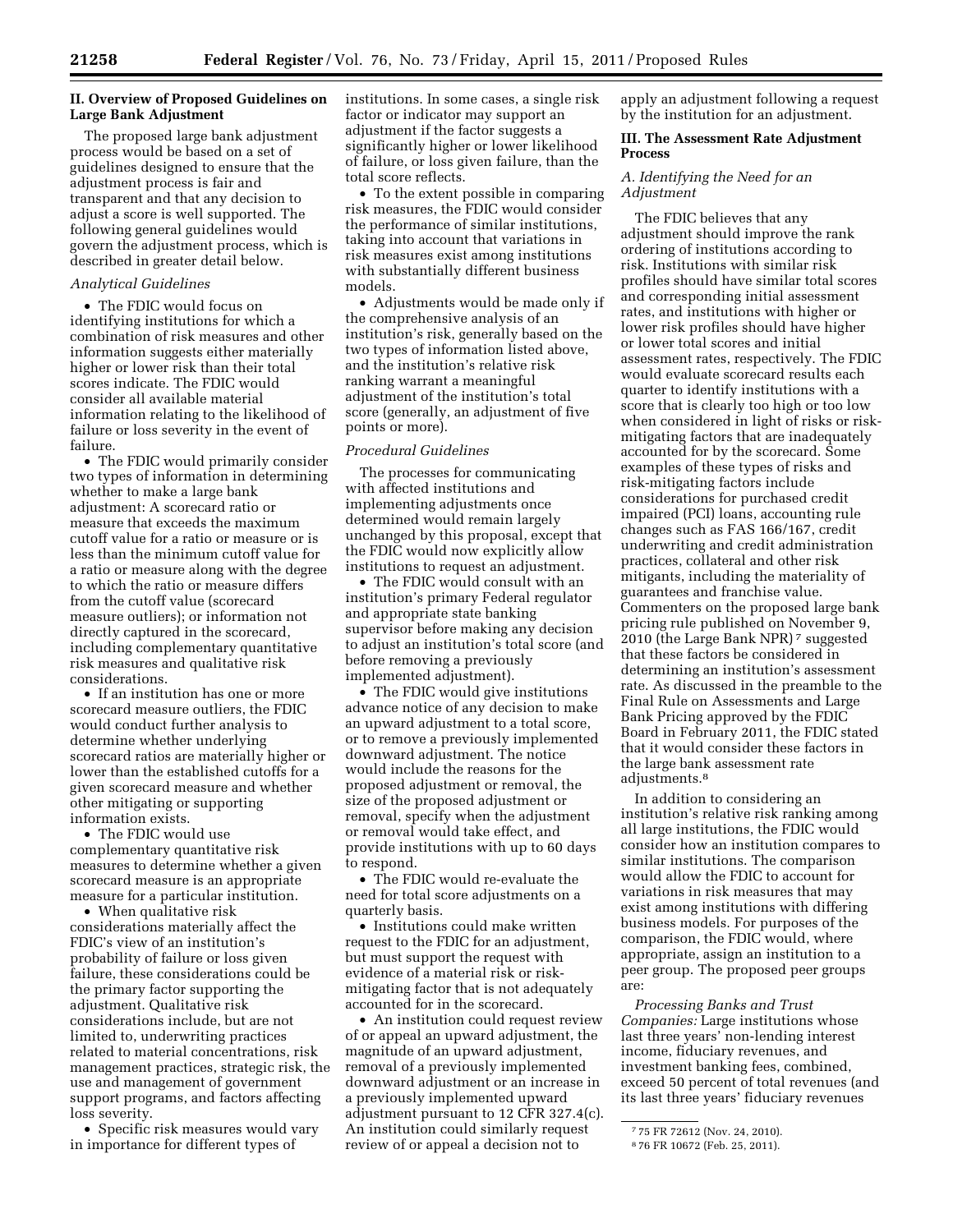are non-zero), and whose total fiduciary assets total \$500 billion or more.

*Residential Mortgage Lenders:* Large institutions not described in the peer group above whose mortgage loans plus mortgage-backed securities exceed 50 percent of total assets.

*Non-diversified Regional Institutions:*  Large institutions not described in a peer group above if: credit card plus securitized receivables exceed 50 percent of assets plus securitized receivables; or the sum of residential mortgage loans, credit card loans, and other loans to individuals exceeds 50 percent of assets.

*Large Diversified Institutions:* Large institutions not described in a peer group above with over \$150 billion in assets.

*Diversified Regional Institutions:*  Large institutions not described in a peer group above with less than \$150 billion in assets.

An institution can also request that the FDIC make an adjustment to its score by submitting a written request to the FDIC's Director of the Division of Insurance and Research in Washington, DC. Similar to FDIC-initiated adjustments, an institution's request for an adjustment would be considered only if it is supported by evidence of a material risk or risk-mitigating factor that is not adequately accounted for in the scorecard. The FDIC would consider these requests as part of its ongoing effort to identify and adjust scores that require adjustment. An institutioninitiated request would not preclude a subsequent request for review (12 CFR 327.4(c)) or appeal pursuant to the assessment appeals process.9

#### *B. Determining the Adjustment Amount*

Once it determines that an adjustment may be warranted, the FDIC would determine the adjustment amount necessary to bring an institution's total score into better alignment with those of other institutions that pose similar levels of risk. The FDIC would initiate adjustments only when a combination of risk measures and other information suggests either materially higher or lower risk than their total scores indicate, generally resulting in an adjustment of an institution's total score by five points or more. The FDIC believes that the adjustment process should be used to address material idiosyncratic issues in a small number of institutions rather than as a finetuning mechanism for a large number of institutions. If the size of the adjustment required to align an institution's total score with institutions of similar risk is not material, no adjustment would be made.

# *B. Further Analysis and Consultation With Primary Federal Regulator*

As under the 2007 Guidelines, before making an adjustment, the FDIC would consult with an institution's primary Federal regulator and state banking supervisor to obtain further information and comment.

## *C. Advance Notice*

Decisions to lower an institution's total score would not be communicated to institutions in advance. Rather, as under the 2007 Guidelines, they would be reflected in the invoices for a given assessment period along with the reasons for the adjustment.

To give an institution an opportunity to respond, the FDIC would give advance notice to an institution when proposing to make an upward adjustment to the institution's total score.10 Consistent with the 2007 Guidelines, the timing of the notice would correspond approximately to the invoice date for an assessment period. For example, an institution would be notified of a proposed upward adjustment to its assessment rates covering the period April 1 through June 30 by approximately June 15, which is the invoice date for the January 1 through March 31 assessment period.11

#### *D. Institution's Opportunity To Respond*

Before implementing an upward adjustment to a total score, the FDIC would review the institution's response to the advance notice, along with any subsequent changes to supervisory ratings, scorecard measures, or other relevant risk factors. Similar to the 2007 Guidelines, if the FDIC decided to implement the upward adjustment, it would notify an institution of its decision along with the invoice for the quarter in which the adjustment would become effective.

Extending the example above, if the FDIC notified an institution of a proposed upward adjustment on June 15, the institution would have 60 days from this date to respond to the notification. If, after evaluating the institution's response and updated information for the quarterly assessment period ending June 30, the FDIC

decided to proceed with the adjustment, it would communicate this decision to the institution by approximately September 15, which is the invoice date for the April 1 through June 30 assessment period. In this case, the adjusted rate would be reflected in the September 15 invoice.

The time frames and example above also apply to a decision by the FDIC to remove a previously implemented downward adjustment as well as a decision to increase a previously implemented upward adjustment.

#### *E. Duration of the Adjustment*

Consistent with the 2007 Guidelines, the adjustment would remain in effect for subsequent assessment periods until the FDIC determined either that the adjustment was no longer warranted or that the magnitude of the adjustment needed to be reduced or increased (subject to the 15-point limitation and the requirement for further advance notification).12

#### *F. Requests for Review and Appeals*

An institution could request review of or appeal an upward adjustment, the magnitude of an upward adjustment, removal of a previously implemented downward adjustment or an increase in a previously implemented upward adjustment pursuant to 12 CFR 327.4(c). An institution could similarly request review of or appeal a decision not to apply an adjustment following a request by the institution for an adjustment.

#### **IV. Additional Information on the Adjustment Process, Including Examples**

As discussed above, the FDIC would primarily consider two types of information in determining whether to make a large bank adjustment: Scorecard measure outliers or information not directly captured in the scorecard, including complementary quantitative risk measures and qualitative risk considerations.

#### *A. Scorecard Measure Outliers*

In order to convert each scorecard ratio into a score that ranges between 0 and 100, the Amended Assessment Regulations use minimum and maximum cutoff values that generally correspond to the 10th and 90th percentile values for each ratio based on data for the 2000 to 2009 period. All values less than the 10th percentile or all values greater than the 90th

<sup>9</sup>See Guidelines for Appeals of Deposit Insurance Assessment Determinations, 75 FR 20362 (April 19, 2010).

 $^{\rm 10}\!$  The institution would also be given advance notice when the FDIC determines to eliminate any downward adjustment to an institution's total score.

<sup>&</sup>lt;sup>11</sup>The invoice covering the assessment period January 1 through March 31 in this example would not reflect the upward adjustment.

<sup>12</sup>As noted in the Amended Assessments Regulation, an institution's assessment rate can increase without notice if the institution's supervisory, agency ratings, or financial ratios deteriorate.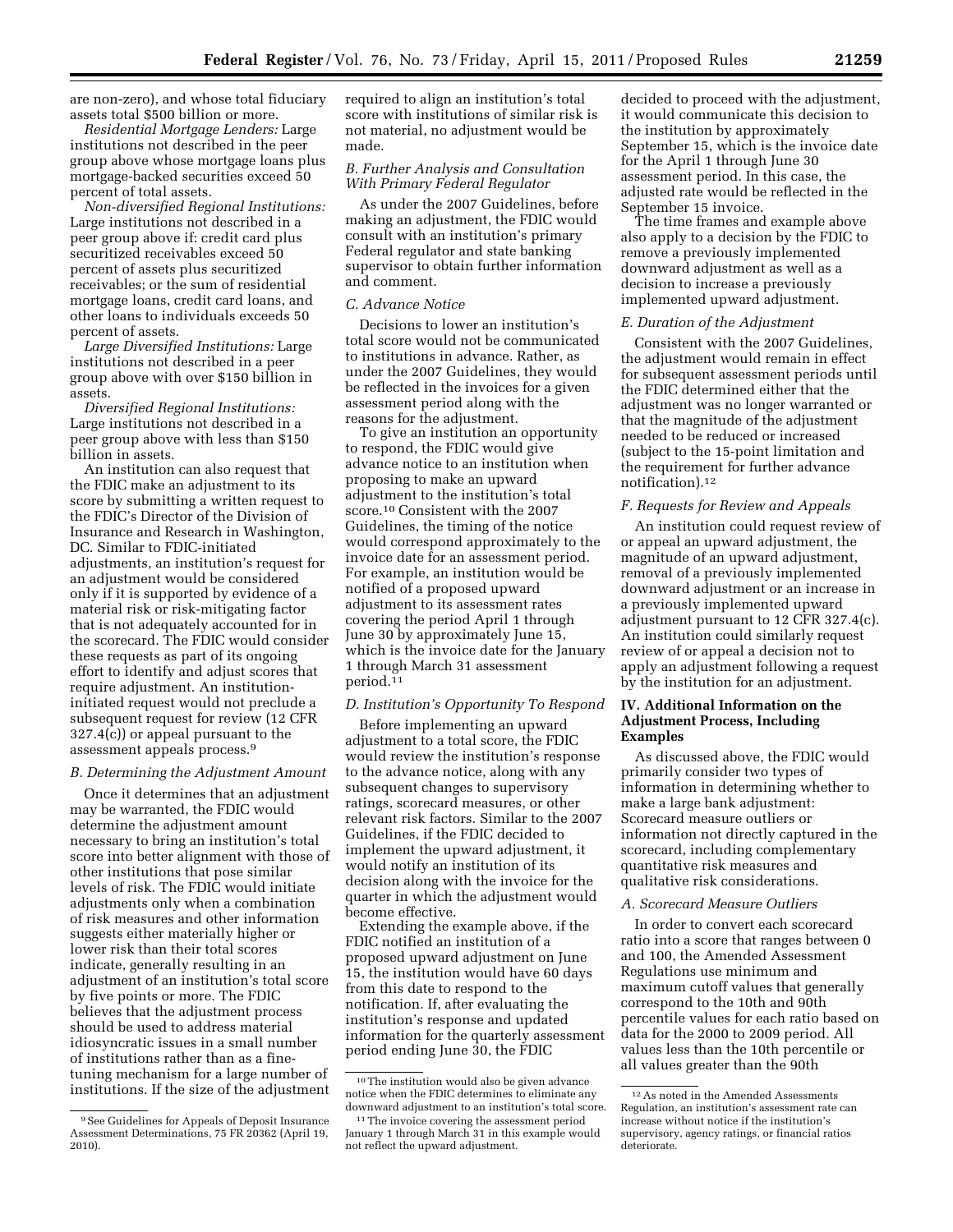percentile are assigned the same score. This process enables the FDIC to compare different ratios in a standardized way and assign statistically-based weights; however, it may mask significant differences in risk among institutions with the minimum or maximum score. The FDIC believes

that an institution with one or more scorecard ratios well in excess of the maximum cutoffs or well below the minimum cutoffs may pose significantly greater or lower risk to the deposit insurance fund than its score suggests.

The example below illustrates the analytical process the FDIC would

follow in determining to propose a downward adjustment based on scorecard measure outliers. The example is merely illustrative. As shown in Chart 1, Bank A has a total score of 45 and two scorecard measures with a score of 0 (indicating lower risk).





Note: Solid diamonds denote either the total score or scorecard component scores; clear diamonds denote scores for the scorecard measures that make up the components.

Since at least one of the scorecard measures has a score of 0, the FDIC would further review whether the ratios underlying these measures materially differ from the cutoff value associated with a score of 0. Materiality would generally be determined by the amount that the underlying ratio differed from the relevant cutoff as a percentage of the overall scoring range (the maximum

cutoff minus the minimum cutoff). Table 3 shows that Bank A's Tier 1 Leverage ratio (17 percent) far exceeds the cutoff value associated with a score of 0 (13 percent), with the difference representing 57 percent of the associated scoring range. Based on this additional information and assuming no other mitigating factors, the FDIC could determine that the Bank A's loss

absorbing capacity is not fully recognized, particularly when compared with other institutions receiving the same overall score. By contrast, Bank A's Core ROA ratio is much closer to its cutoff values, suggesting that an adjustment based on consideration of those factors may not be justified.

| Table 3—Outlier Analysis for Bank A |  |
|-------------------------------------|--|
|-------------------------------------|--|

| Scorecard measure |       | Cutoffs              |                      |                    | Outlier<br>amount                                                                                     |
|-------------------|-------|----------------------|----------------------|--------------------|-------------------------------------------------------------------------------------------------------|
|                   | Score | Minimum<br>(percent) | Maximum<br>(percent) | Value<br>(percent) | (value<br>minus<br>cutoff)<br>as per-<br>cent-<br>age of<br>the<br>scoring<br>range<br>(per-<br>cent) |
|                   | 0     |                      | 2                    | 2.08               |                                                                                                       |
|                   | 0     | 6                    | 13                   | 17                 | 57                                                                                                    |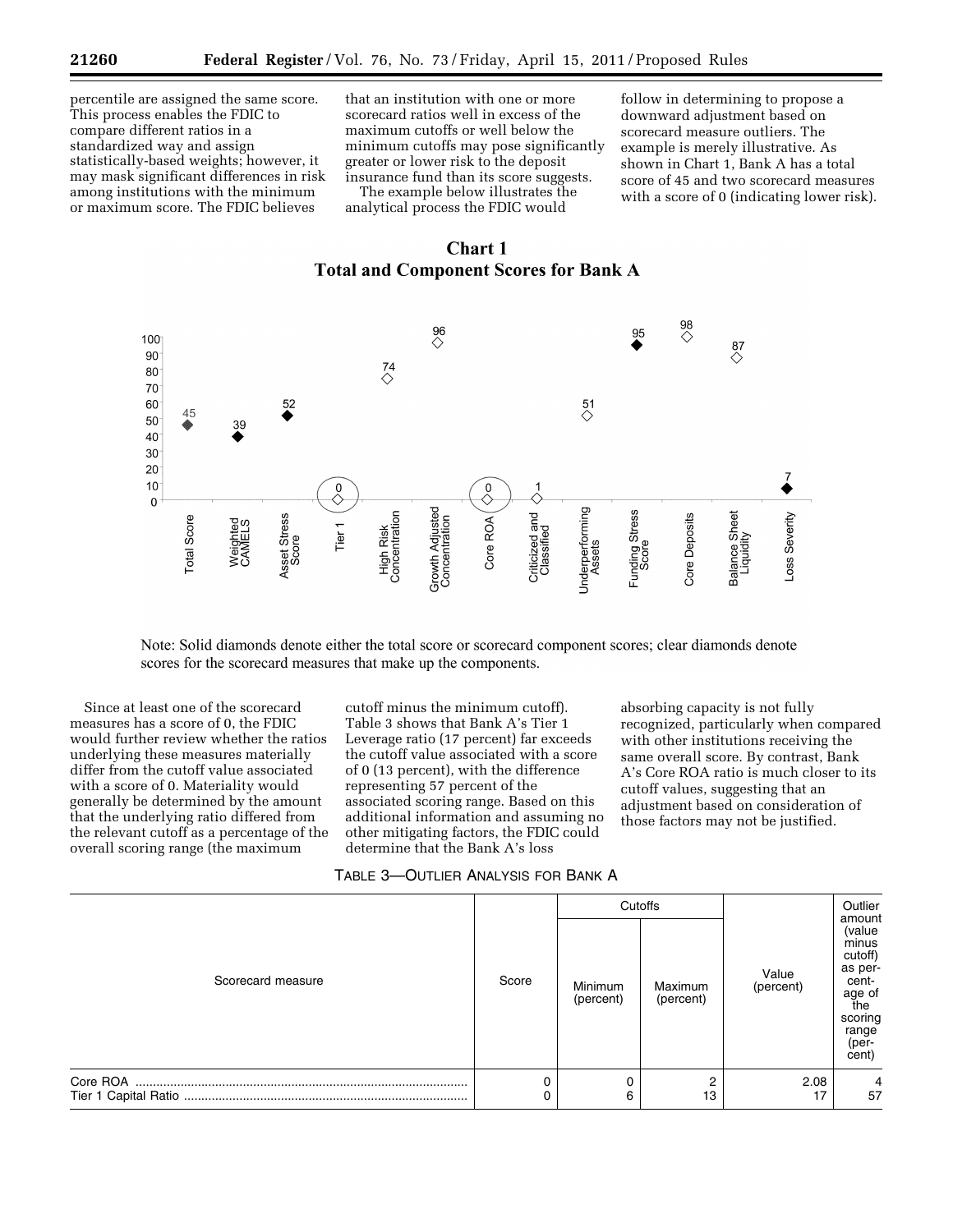Before initiating an adjustment, however, the FDIC would consider whether Bank A had significant risks that were not captured in the scorecard. If no information on such risks existed, the FDIC would initiate a downward adjustment to Bank A's total score.

The amount of the adjustment would be the amount needed to make the total score consistent with those of banks of comparable overall risk, with particular emphasis on institutions of the same institution type (*e.g.,* diversified regional institutions), as described

above. Typically, however, adjustments supported by only one extreme outlier value would be less than the FDIC's potential adjustment authority of 15 points. In the case of multiple outlier values, inconsistent outlier values, or outlier values that are exceptionally beyond the scoring range, an overall analysis of each measure's relative importance may call for higher or lower adjustment amounts. For Bank A, a 5-point adjustment may be most appropriate.

The next example illustrates the analytical process the FDIC would follow in determining to propose an upward adjustment based on scorecard measure outliers. As in the example above, the example is merely illustrative; an institution with less extreme values could also receive an upward adjustment. As shown in Chart 2, Bank B has a total score of 72 and three scorecard measures with a score of 100 (indicating higher risk).



# **Chart 2 Total and Component Scores for Bank B**

Note: Solid diamonds denote either the total score or scorecard component scores; clear diamonds denote scores for the scorecard measures that make up the components.

Since at least one of the scorecard measures has a score of 100, the FDIC would further review whether the ratios underlying these measures materially exceed the cutoff value associated with a score of 100. Table 4 shows that Bank B's Criticized and Classified Items to Tier 1 Capital and Reserves ratio (198 percent) far exceeds the cutoff value associated with a score of 100 (100

percent), with the difference representing 105 percent of the associated scoring range. Based on this additional information and assuming no other mitigating factors, the FDIC could determine that the risk associated with Bank B's ability to withstand assetrelated stress and, therefore, its overall risk, may be materially greater than its score suggests, particularly when

compared with other institutions receiving the same overall score. By contrast, the Core ROA and Underperforming Assets to Tier 1 Capital and Reserves values are much closer to their respective cutoff values, suggesting that an adjustment based on these factors may not be justified.

|                                                                                                                           | Score             | Cutoffs              |                      |                      | Outlier amount<br>(value minus                                   |  |
|---------------------------------------------------------------------------------------------------------------------------|-------------------|----------------------|----------------------|----------------------|------------------------------------------------------------------|--|
| Scorecard measure                                                                                                         |                   | Minimum<br>(percent) | Maximum<br>(percent) | Value<br>(percent)   | cutoff) as<br>percentage of<br>the<br>scoring range<br>(percent) |  |
| Core ROA<br>Criticized and Classified to Tier 1 Capital & Reserves<br>Underperforming Assets to Tier 1 Capital & Reserves | 100<br>100<br>100 |                      | 2<br>100<br>35       | $-0.05$<br>198<br>36 | $-3$<br>105<br>3                                                 |  |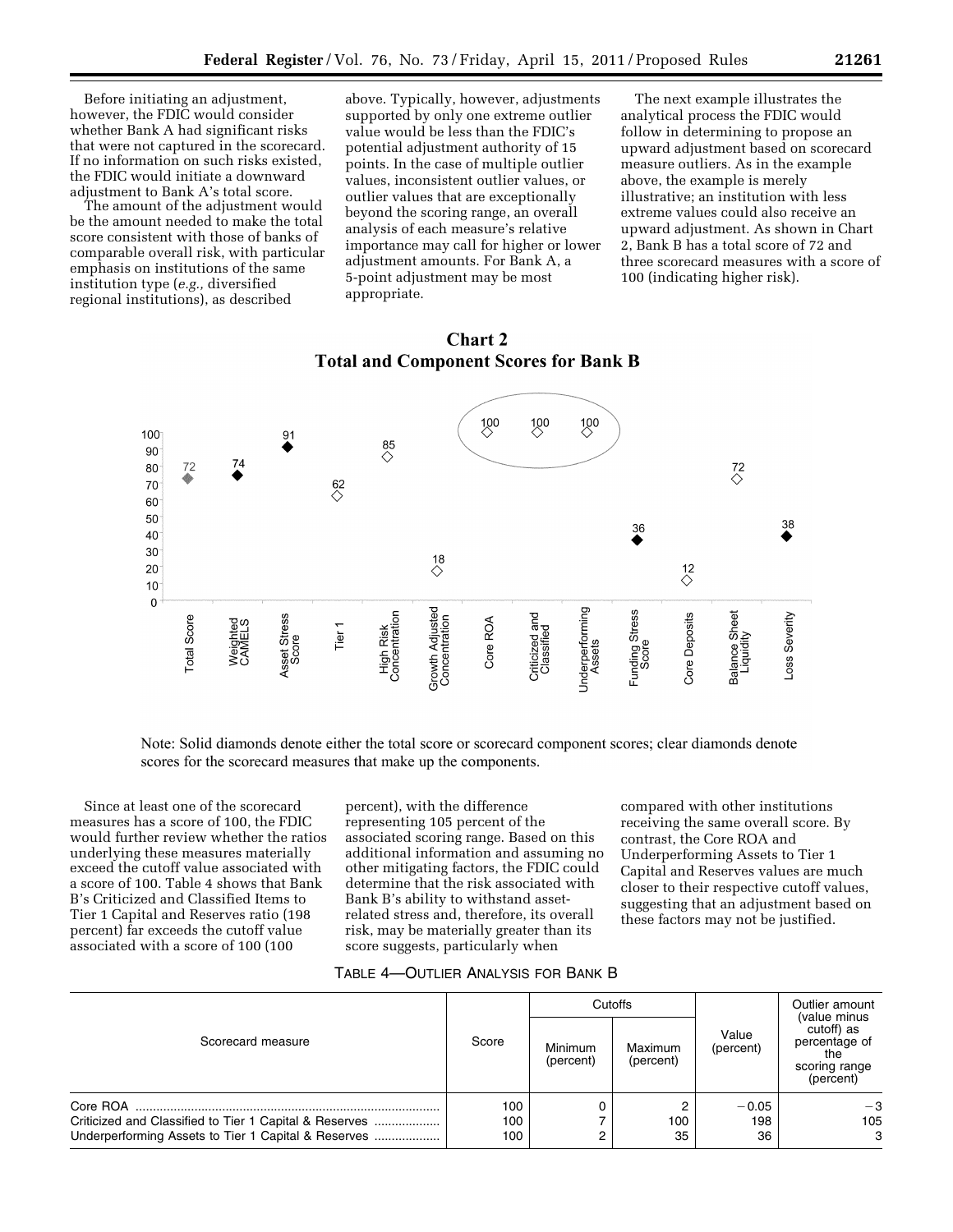After considering any risk-mitigating factors, the FDIC would determine the amount of adjustment needed to make the total score consistent with those of banks of comparable overall risk. For Bank B, a 5-point adjustment may be most appropriate.

# *B. Information Not Directly Captured by the Scorecard*

# 1. Complementary Risk Measures

Complementary risk measures are measures that are not included in the scorecard, but that can inform the appropriateness of a given scorecard measure for a particular institution. These measures are readily available for all institutions and include quantitative metrics and market indicators that provide further insights into an institution's ability to withstand

financial adversity, and the severity of losses in the event of failure.<sup>13</sup>

Analyzing complementary risk measures would help the FDIC determine whether the assumptions applied to a scorecard measure are appropriate for a particular institution. For example, as detailed in the Amended Assessments Regulation, the scorecard includes a loss severity measure based on the FDIC's loss severity model that applies a standard set of assumptions to all large banks to estimate potential losses to the insurance fund. These assumptions, including liability runoffs and asset recovery rates, are derived from actual bank failures; however, the FDIC recognizes that a large bank may have unique attributes that could have a bearing on the appropriateness of those assumptions. When data or quantitative

metrics exist that support materially different runoff assumptions or asset recovery rates for a particular institution, the FDIC may consider an adjustment to the total score, particularly if such information is further supported by qualitative loss severity considerations as discussed below.

The example below illustrates the analytical process the FDIC would follow in determining to propose an upward adjustment based on complementary risk measures. Again, the example is merely illustrative. Chart 3 shows that Bank C has a total score of 66. Some of Bank C's risk measure scores are significantly higher than the total score, while others, including the Tier 1 leverage ratio score (42), are significantly lower.

# Chart 3

# **Total Score and Component Scores for Bank C**



Note: Solid diamonds denote either the total score or scorecard component scores; clear diamonds denote scores for the scorecard measures that make up the components.

After reviewing complementary measures for all financial ratios contained in the scorecard, in the hypothetical example, the complementary measures for Tier 1 leverage ratio showed that the level and quality of capital protection may not be

correctly reflected in the Tier 1 leverage ratio score. Chart 4 shows that two other complementary capital measures for Bank C—the total equity ratio and the ratio of other comprehensive income (OCI) to Tier 1 capital—suggest higher risk than the Tier 1 leverage ratio score

suggests. Additional review reveals that sizeable unrealized losses in the securities portfolio account for these differences and that Bank C's loss absorbing capacity is potentially overstated by the Tier 1 leverage ratio.

<sup>13</sup> In the context of large institution insurance pricing, loss severity refers to the relative loss,

scaled to its current domestic deposits, that an institution poses to the Deposit Insurance Fund in the event of a failure.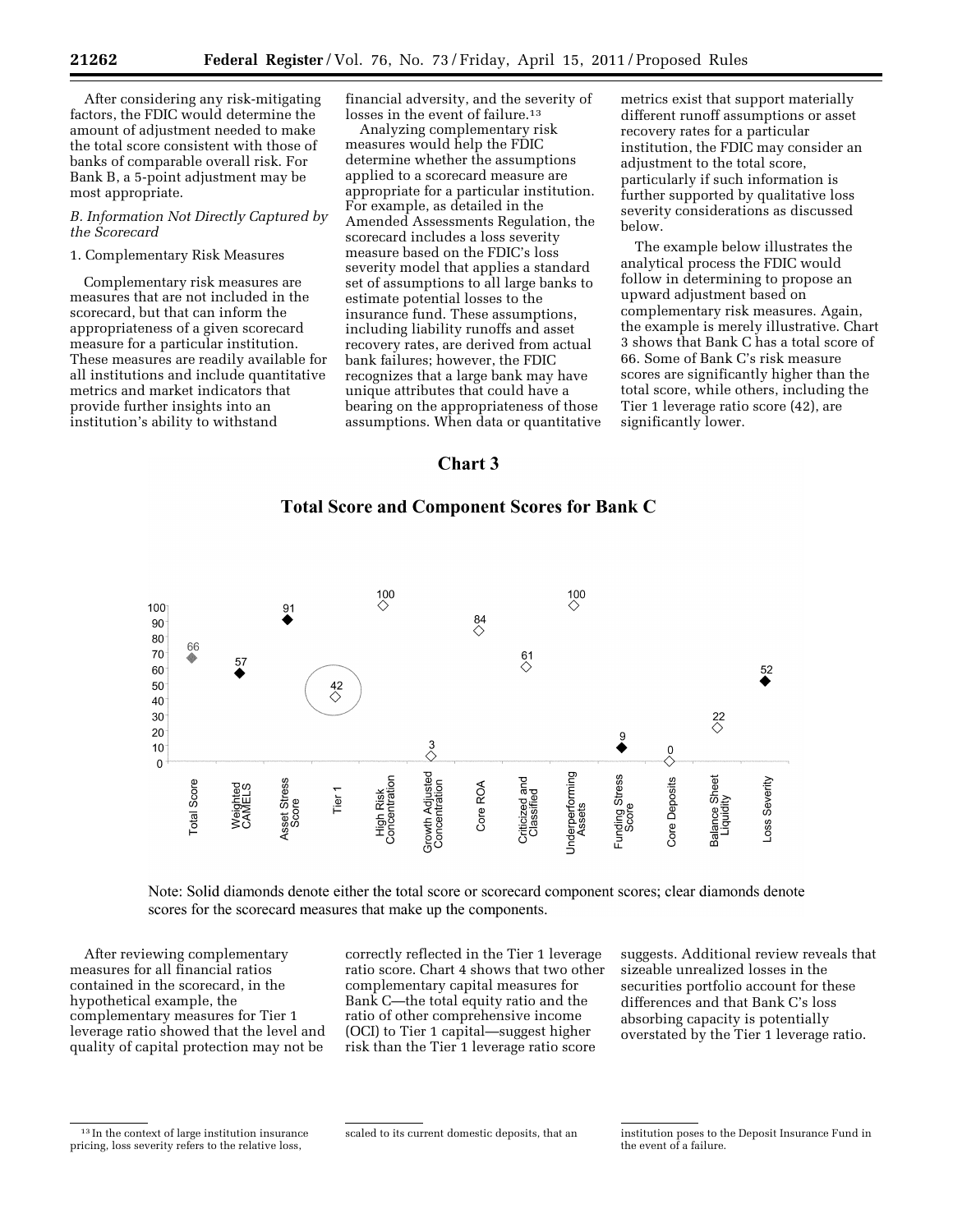# **Chart 4**

# **Complementary Risk Measures for Capital for Bank C**



Note: The solid diamond denotes a scorecard measure; the clear diamonds denote complementary risk measures.

An upward adjustment to Bank C's total score may be appropriate, again assuming that no significant risk mitigants are evident. An adjustment of 5 points would be likely since the underlying level of unrealized losses is extremely high (greater than 25% of Tier 1 capital). While the adjustment in this case would likely be limited to 5 points because the bank's concentration measure and credit quality measure already receive the maximum possible score, in other cases modest unrealized losses could lead to a higher overall adjustment amount, if the concentration and credit quality measures are understated as well.14

#### 2. Qualitative Risk Considerations

The FDIC believes that it is important to consider all relevant qualitative risk considerations in determining whether to apply a large bank adjustment. Qualitative information often provides significant insights into institutionspecific or idiosyncratic risk factors that cannot be captured in the scorecard. Similar to scorecard outliers and complementary risk measures, the FDIC

would use the qualitative information to consider whether potential discrepancies exist between the risk ranking of institutions based on their total score and the relative risk ranking suggested by a combination of risk measures and qualitative risk considerations. Such information includes, but is not limited to, analysis based on information obtained through the supervisory process, such as underwriting practices, interest rate risk exposure and other information obtained through public filings.

Another example of qualitative information that the FDIC would consider is available information pertaining to an institution's ability to withstand adverse events. Sources of this information are varied but may include analyses produced by the institution or supervisory authorities, such as stress test results, capital adequacy assessments, or information detailing the risk characteristics of the institution's lending portfolios and other businesses. Information pertaining to internal stress test results and internal capital adequacy assessment would be used qualitatively to help inform the relative importance of other risk measures, especially concentrations

of credit exposures and other material non-lending business activities. As an example, in cases where an institution has a significant concentration of credit risk, results of internal stress tests and internal capital adequacy assessments could obviate FDIC concerns about this risk and therefore provide support for a downward adjustment, or alternatively, provide additional mitigating information to forestall a pending upward adjustment. In some cases, stress testing results may suggest greater risk than would normally be evident through the scorecard methodology alone.

Qualitative risk considerations would also include information that could have a bearing on potential loss severity, and could include, for example, the ease with which the FDIC could make quick deposit insurance determinations and depositor payments, or the availability of sufficient information on qualified financial contracts to allow the FDIC to make timely and correct determinations on these contracts in the event of failure.

In general, qualitative factors would become more important in determining whether to apply an adjustment when an institution has high performance risk

<sup>14</sup>The concentration measure and the credit quality measure are expressed as a percent of Tier 1 capital plus the allowance for loan loss reserves.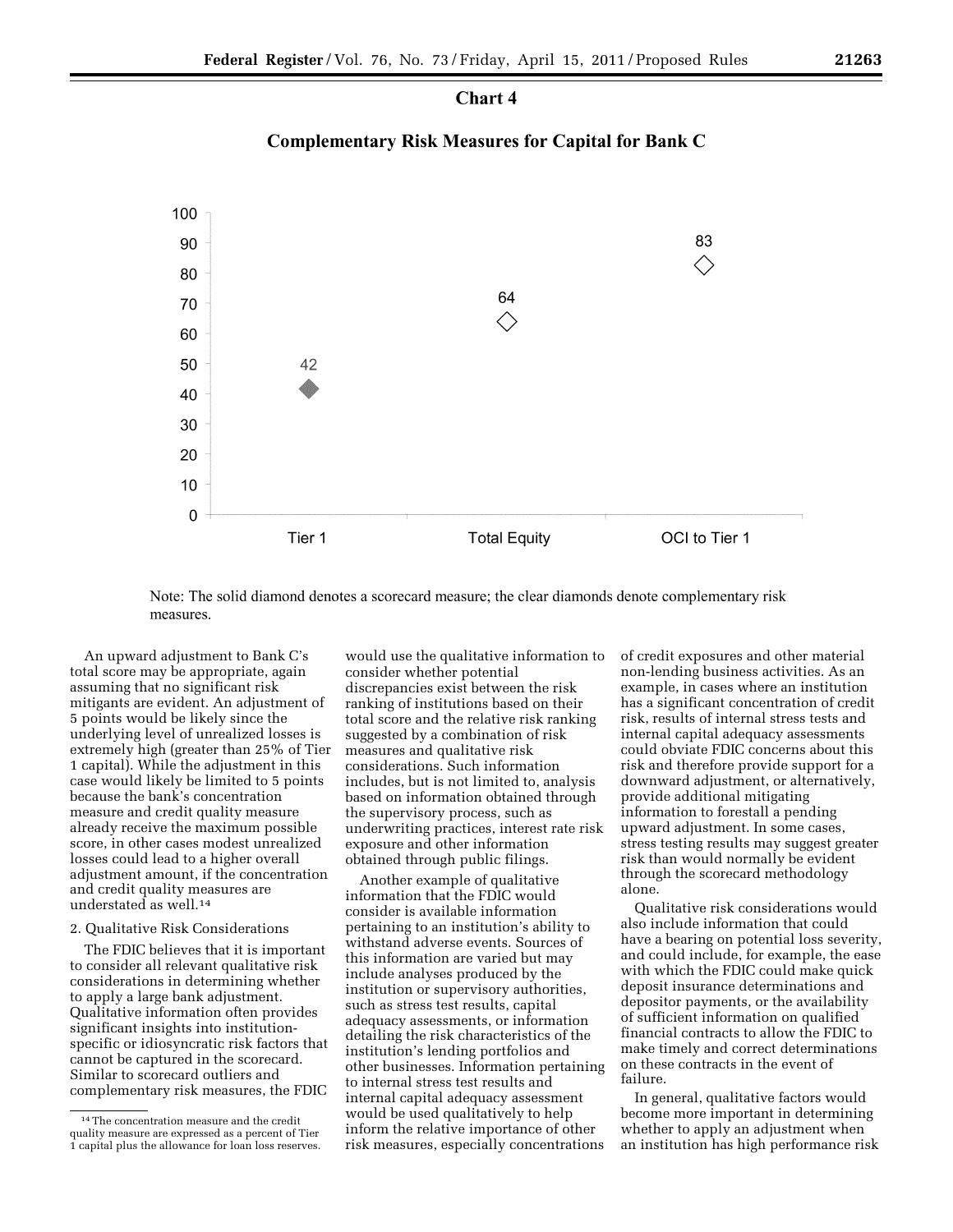or if the institution has high asset, earnings, or funding concentrations. For example, if a bank is near failure, qualitative loss severity information becomes more important in the adjustment process. Further, if a bank has material concentrations in some asset classes, the quality of underwriting becomes more important in the adjustment process.

Additionally, engaging in certain business lines may warrant further consideration of qualitative factors. For

instance, supervisory assessments of operational risk and controls at processing banks are likely to be important regardless of the institution's performance.

The specific example below illustrates the analytical process the FDIC would follow to determine whether to make an adjustment based on qualitative information. Chart 5 shows that Bank D has a high score of 82 that is largely driven by a high score for the ability to withstand asset-related stress

component, which is, in turn, largely driven by the higher-risk asset concentration score and the underperforming asset score. The ability to withstand asset-related stress component is heavily weighted in the scorecard (50 percent weight), and, as a result, significant qualitative information that is not considered in the scorecard could lead to an adjustment to the institution's total score.

# Chart 5

# Total Score and Component Scores for Bank D



Note: Solid diamonds denote either the total score or scorecard component scores; clear diamonds denote scores for the scorecard measures that make up the components.

The FDIC would review qualitative information pertaining to the higher-risk asset concentration measure and the underperforming asset measure for Bank D to determine whether there are one or more important risk mitigants that are not factored into the scorecard. We assume that the further review revealed that, while Bank D has concentrations in non-traditional mortgages, its mortgage portfolio has the following characteristics that suggest lower risk:

a. Most of the loan portfolio is composed of bank-originated residential real estate loans on owner-occupied properties;

b. The portfolio has strong collateral protection (*e.g.,* few or no loans with a high loan-to-value ratio) compared to the rest of the industry;

c. Debt service coverage ratios are favorable (*e.g.,* few or no loans with a high debt-to-income ratio) compared to the institution's peers;

d. The primary Federal regulator notes in its examination report that the institution has strong collection practices and reports no identified risk management deficiencies.

Additionally, these qualitative factors surrounding the bank's real estate portfolio suggest loss rate assumptions applied to Bank D's residential mortgage portfolio may be too severe, resulting in a loss severity score that is too high relative to its risk.

Based on the information above, the bank would be a strong candidate for a 10- to 15-point reduction in total score, primarily since the ability to withstand asset-related stress score and loss severity score do not reflect a number of significant qualitative risk mitigants that suggest lower risk.

#### **V. Request for Comment**

The FDIC seeks comment on all aspects of the proposed guidelines for

determining how to make potential adjustments to the initial total score of large institutions. In particular, the FDIC seeks comment on:

1. Whether the proposed guidelines governing the adjustment process are appropriate and sufficient to ensure fairness and consistency in deposit insurance pricing determinations. More specifically the FDIC seeks comment on the appropriateness of the following:

a. Reviewing outlier values on scorecard risk measures;

b. Augmenting the analysis of scorecard risk measures with a review of additional complementary and qualitative risk measures;

c. Basing adjustment decisions on considerations of multiple risk indicators;

d. Assessing financial performance risk measures relative to other institutions engaged in similar business activities; and